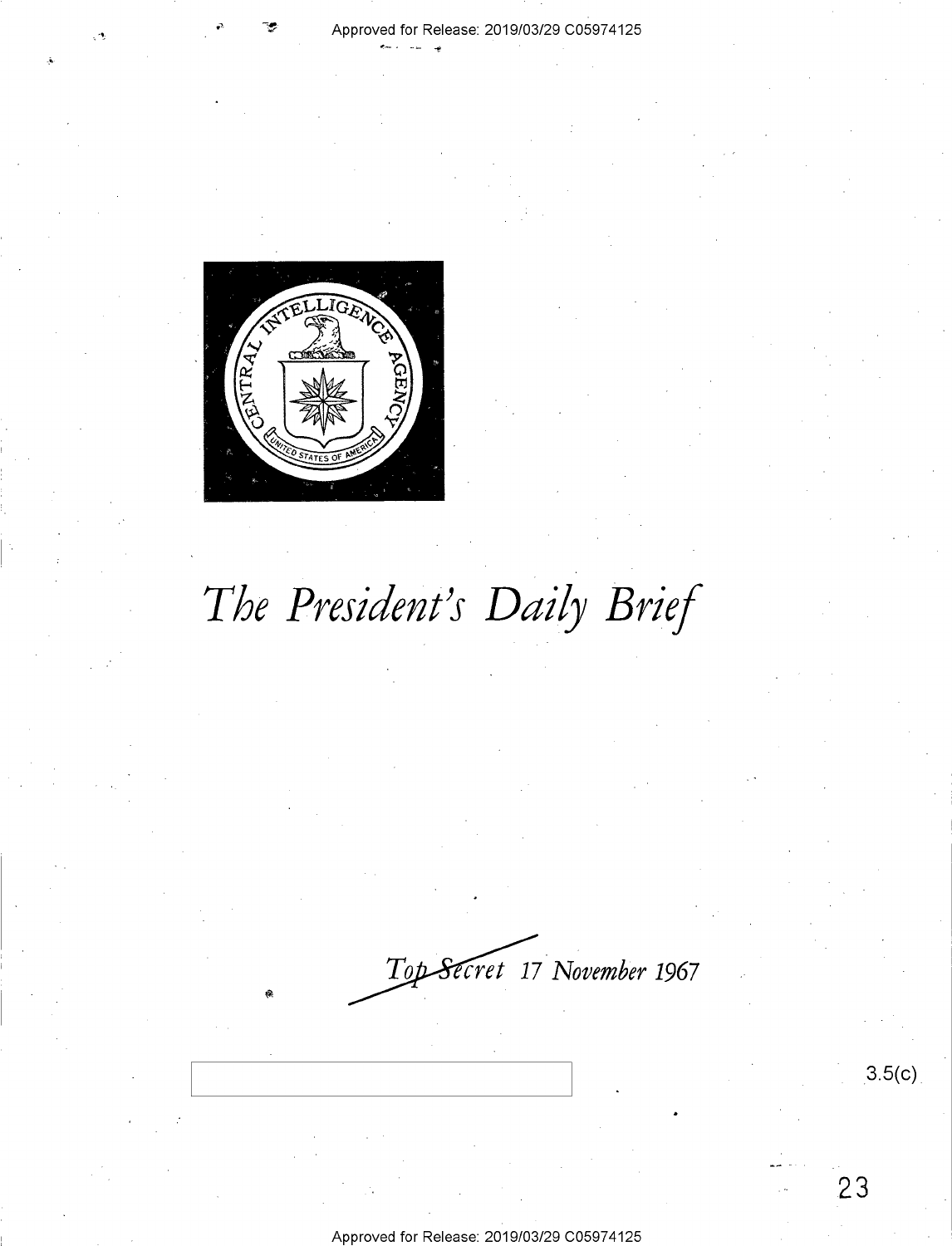#### DAILY BRIEF 17 NOVEMBER· 1967

TOP SECRET .

1. Cyprus

The situation has eased, but the truce is fragile and renewed fighting could lead to early military intervention by Turkey. About 25 people were killed in Wednesday's fighting; casualties were about evenly divided between the two sides.

The evidence at hand shows that Turkish air strikes against the positions occupied by Grivas on 15 November might have taken place as early as dawn of 16 November if the positions had not been evacuated. Turkish ground and naval forces also went into a condition of advanced readiness. Both TUrk and Greek forces remain on alert.

Turkish officials recognize the role US diplomats played in inducing the withdrawal, but anti-US elements are blaming Washington for the whole affair. These elements instigated street demonstrations in Istanbul and Ankara yesterday, and they will probably be able to bring off more.

The Russians in New York are continuing to consult closely with US delegates on how to get a nonproliferation treaty through the UN. The Soviets are saying that their position on non-use of force--a topic likely to come up next week--will not draw US opposition. They have also reaffirmed their willingness to cooperate in heading off moves by nonnuclear nations to scuttle the treaty.

2. Soviet Union

**TOP SECRET**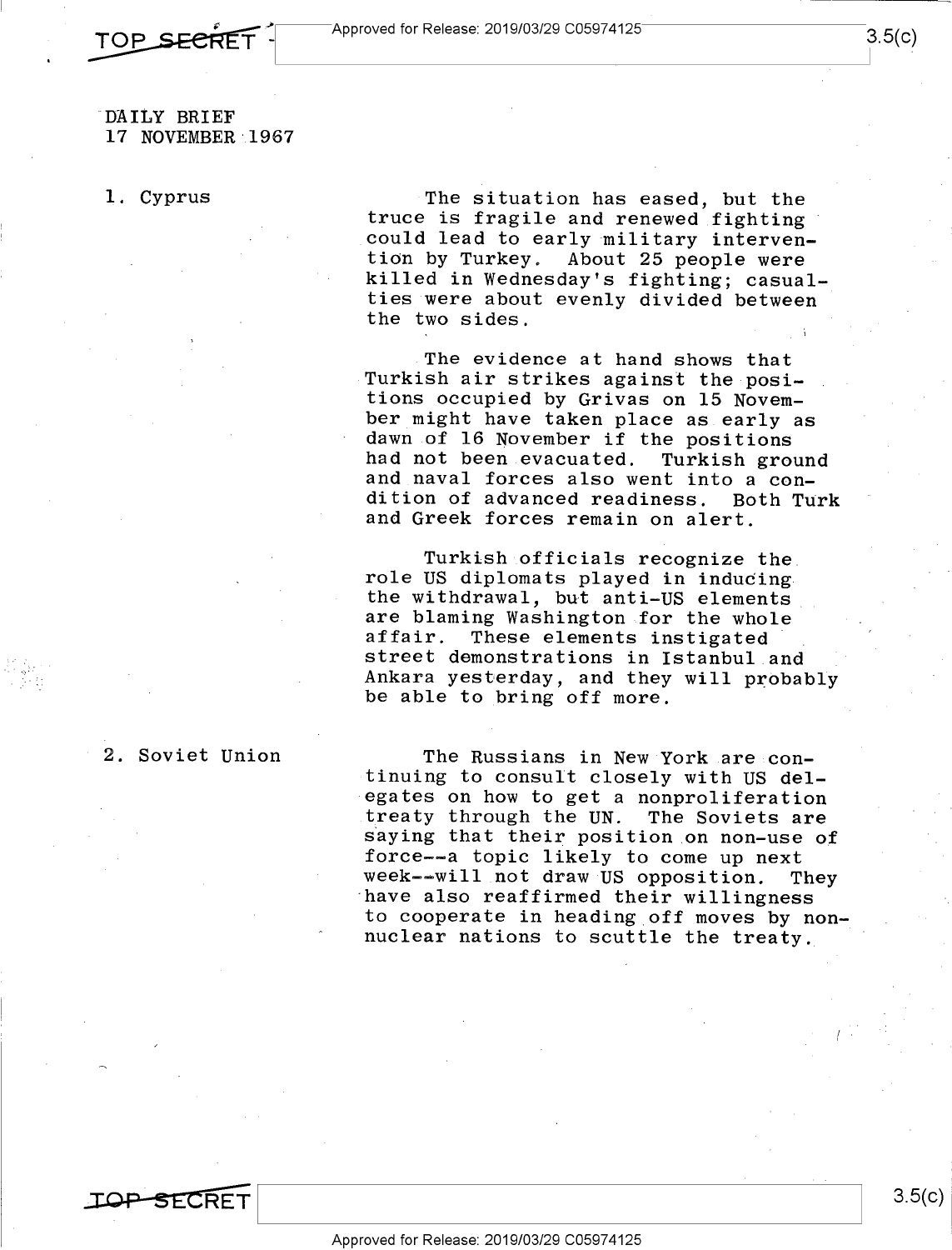### 3. Communist China

3.3(h)(2)

4. France

**IOi;> SECRET-**

The second full-scale test of France's intermediate range ballistic missile was conducted a week ago. The French military were not happy with the results. Failure of the first test in July and other difficulties have already forced a delay in the deployment date-from mid-1969 to 1970.

Approved for Release: 2019/03/29 C0597 4125

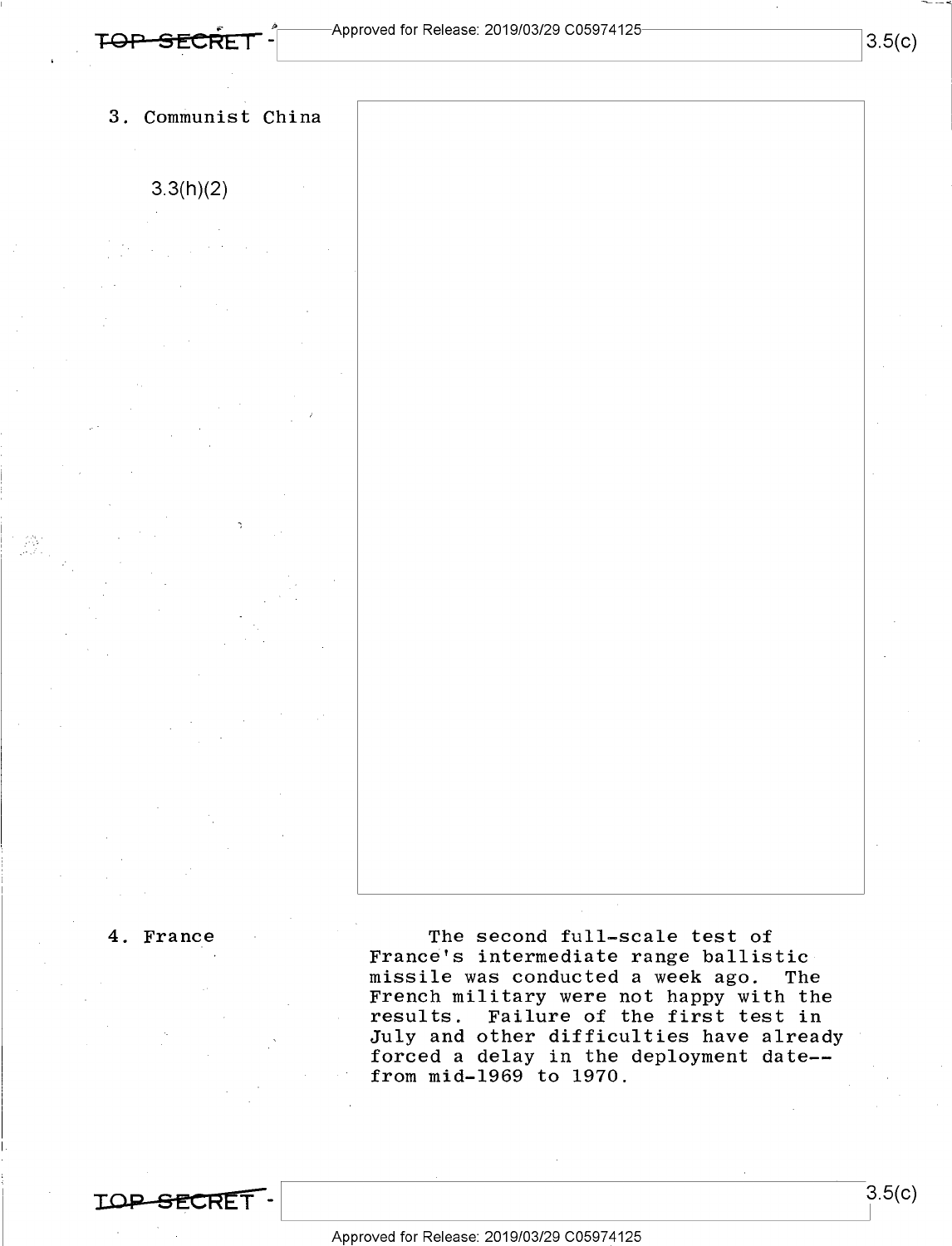



#### 6. Carmichael

In a message published in Cuba yesterday, Stokely Carmichael called on Negroes "to create a Vietnam in the US." He also called for "black power for all- from South Africa to Nova Scotia," and for negroes to fight in the streets of Detroit, New York, Chicago, Washington -and "Pennsylvania."

Carmichael is currently in Tanzania. Yesterday he described President Nyerere as a dynamic leader, totally committed to the emancipation of his people.

3.3(h)(2)

**TOi;> SECF<E** I -

3.5(c)

3.5(c)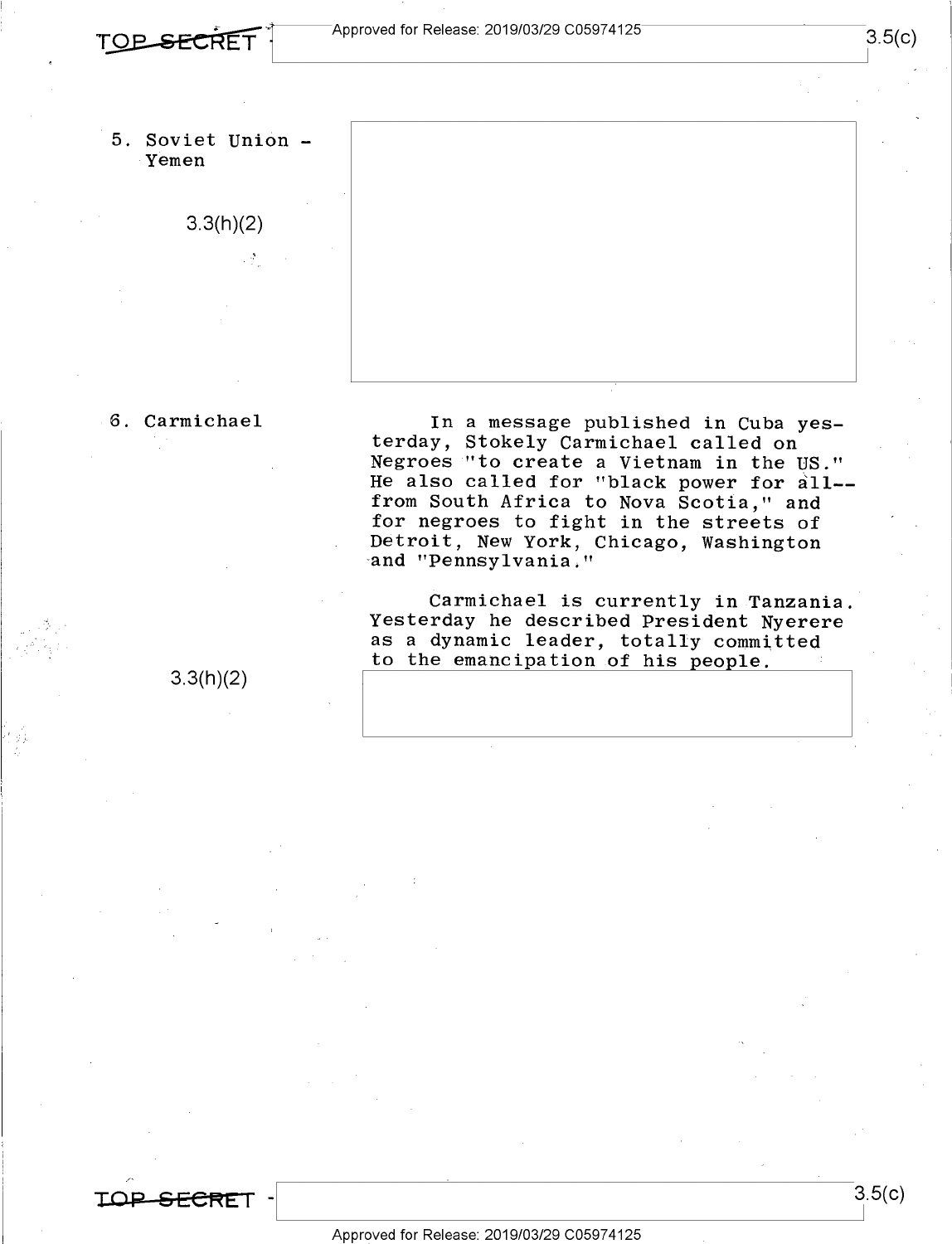$\sim d_{\rm s}$ 

Top Secret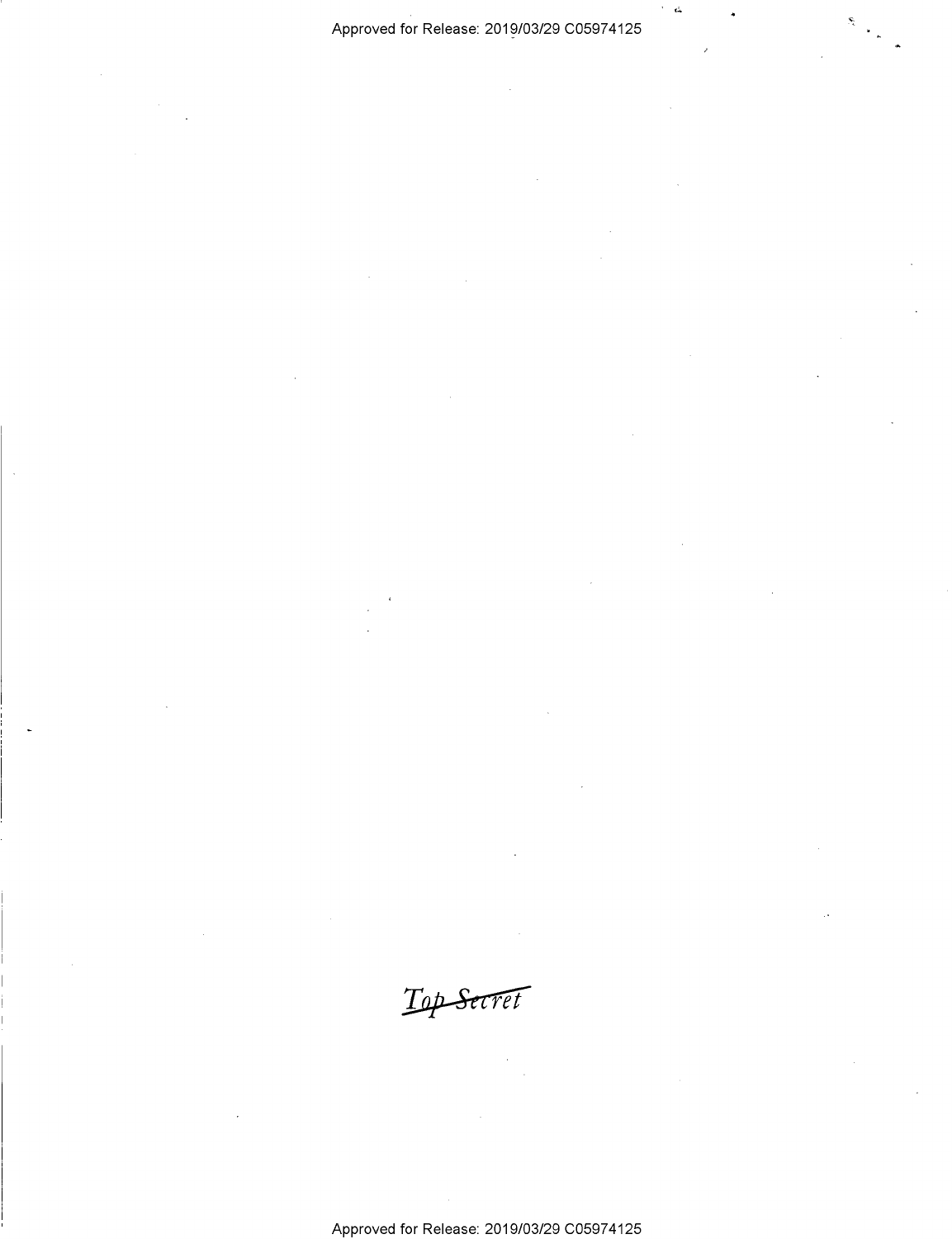



### *FOR THE PRESIDENT'S EYES ONLY*

# Special Daily Report on North Vietnam

3.5(c)

Top Secret 17 November 1967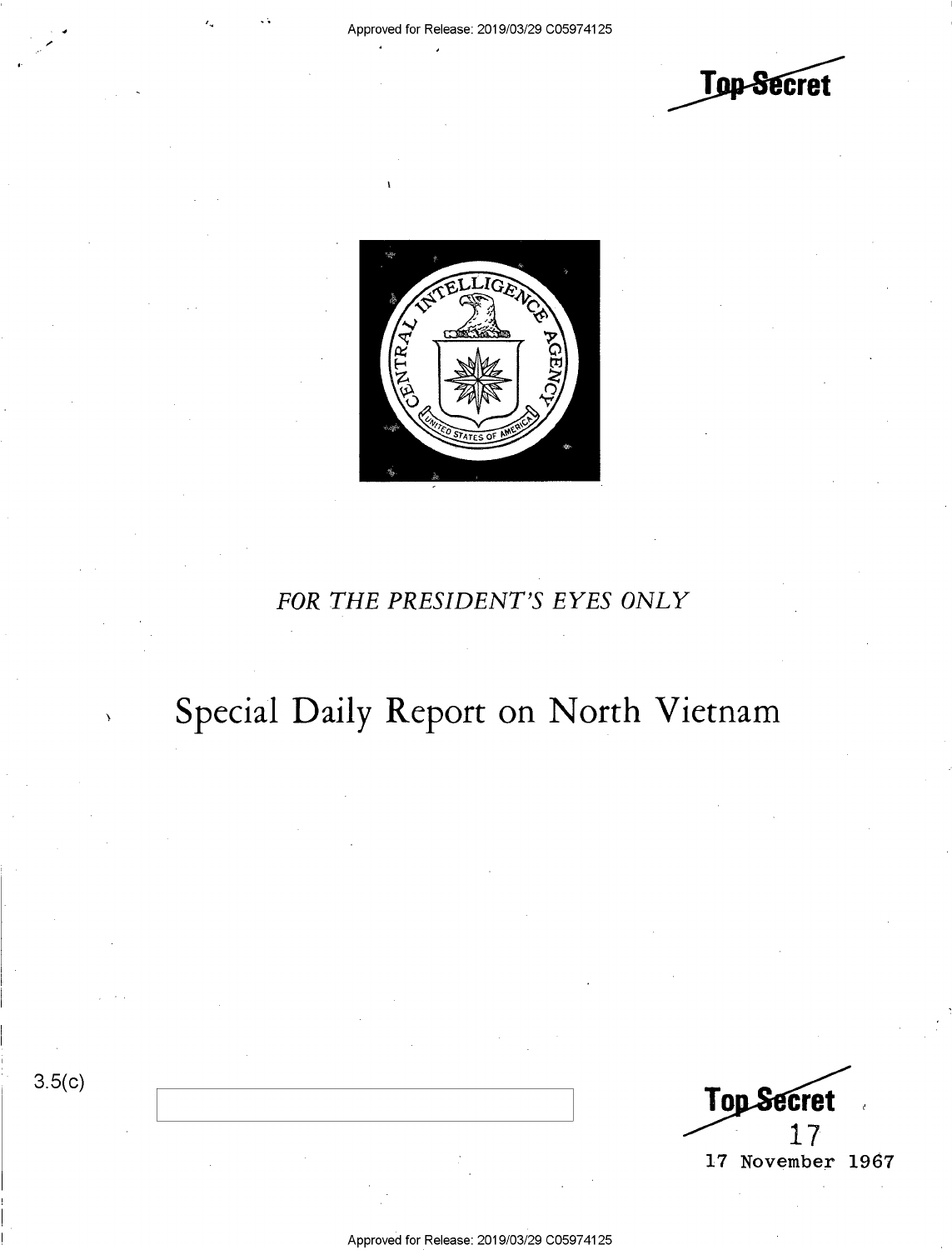**TOP SECRET** 

**TOP SECRET** 

Special Daily Report on North Vietnam for the President's Eyes Only

17 November 1967

#### I. NOTES ON THE SITUATION

Hanoi Reaffirms Its Position: North Vietnamese Premier Pham Van Dong, in a recent interview with a reporter from the French periodical Le Nouvel Ob servateur, reaffirmed Hanoi's standard position on several of the key questions related to the war and voiced the Vietnamese Communists' determination to continue the struggle until "ultimate victory." In his remarks, carried in the 15 November issue of the magazine, the Premier. insisted that the "four points" remained the basis for any settlement of the conflict, and he reiterated that Hanoi's demand for an "unconditional cessation of the bombing" means that the Vietnamese will never negotiate under the threat of bombs.

In response to a question about Ambassador Goldberg's recent remarks, he ruled out any UN action in the war, but he made no specific reference to Goldberg's suggestion that the Liberation Front might participate in a Security Council discussion of the conflict. The Premier also underscored the importance of the Liberation Front's new political program and emphasized once again that the Front is "the sole authentic representative of the South Vietnamese people."

The remainder of the Premier's remarks were devoted to defense of the Communist position on the ,Vietnam conflict. He conceded that the days ahead will undoubtedly be more difficult but insisted that "it does not matter, our people will pursue the war until victory, regardless of the duration or its cost."

\* \* \* 3.3(h)(2) 3.5(c)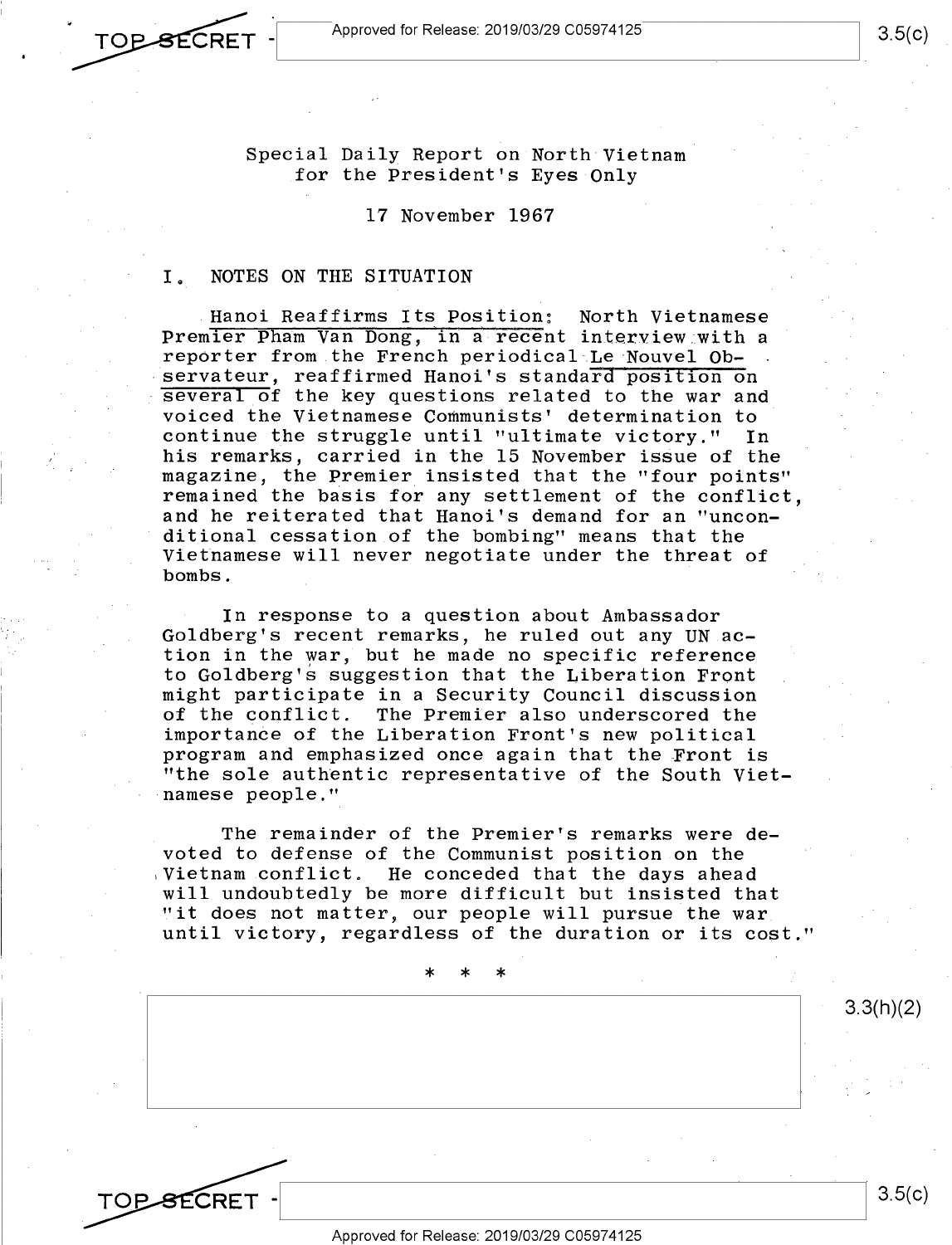Approved for Release: 2019/03/29 C05974125

TOP SECRET

TOP SECRET

### \* \* \*

North Vietnamese in Italy: A North Vietnamese trade union delegation was due to arrive in Italy on 15 November for a ten-day visit as guests of a Communist-dominated trade union. The delegation includes Nguyen Cong Hoa, vice president of the North Vietnamese trade union, and several other trade union officials who have recently been in Prague and who attended the Soviet anniversary celebrations in Moscow. According to the Communist paper, L'Unita, the delegation will visit several Italian cities.

This is the first visit of a North Vietnamese delegation to Italy and is another step in Hanoi's continuing effort to establish contact in the West-.

 $-2-$ 

3.3(h)(2)

3.5(c)

 $3.5(c)$ 

3.3(h)(2)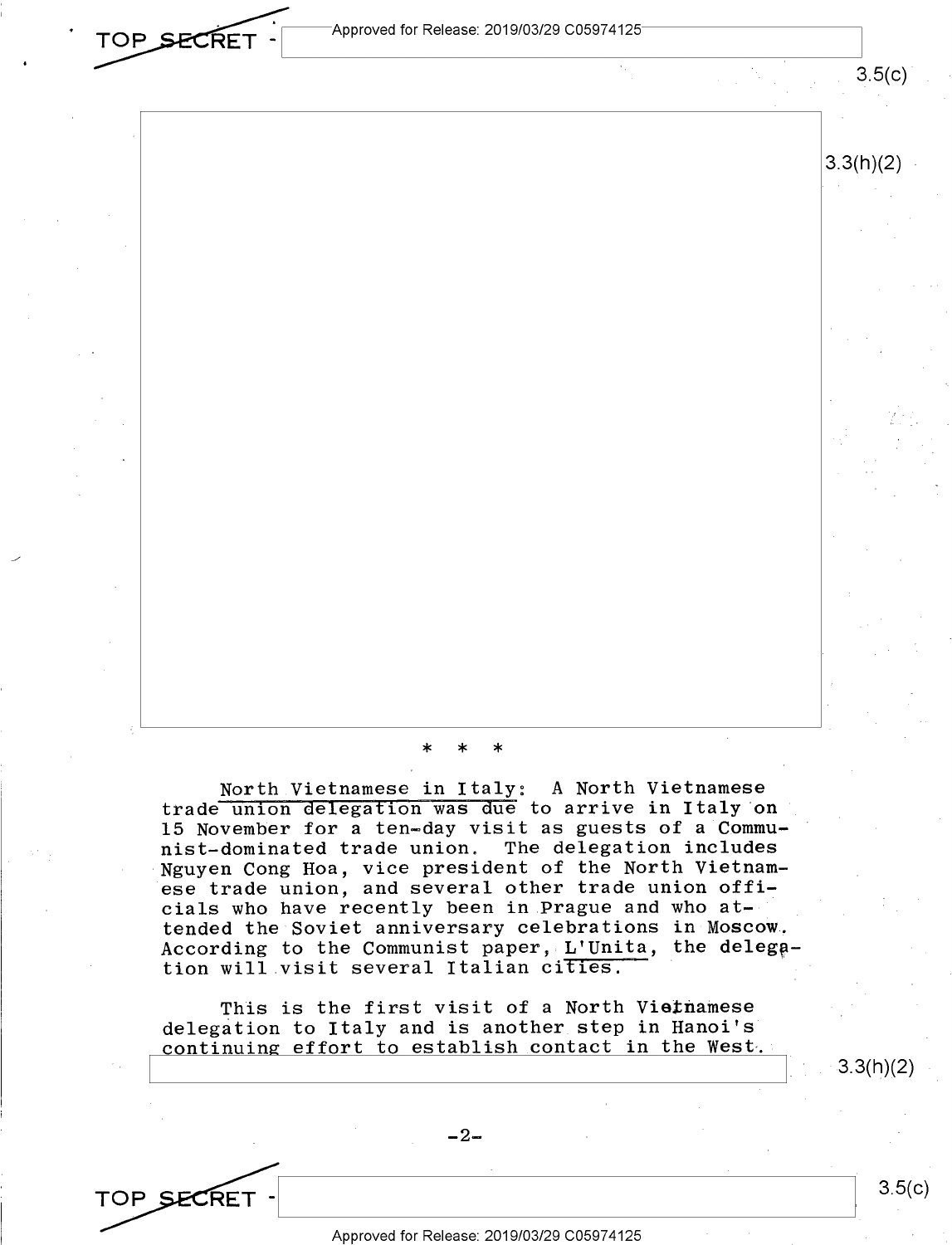$\begin{array}{|c|c|c|c|c|}\hline \textbf{TOP} & \textbf{SEERET} & \textbf{3.5(c)}\hline \end{array}$  3.5(c)

3.3(h)(2)

During the past year, Hanoi has also sent trade union groups to several Scandinavian countries and at present has an industrial delegation touring France.



3.5(c)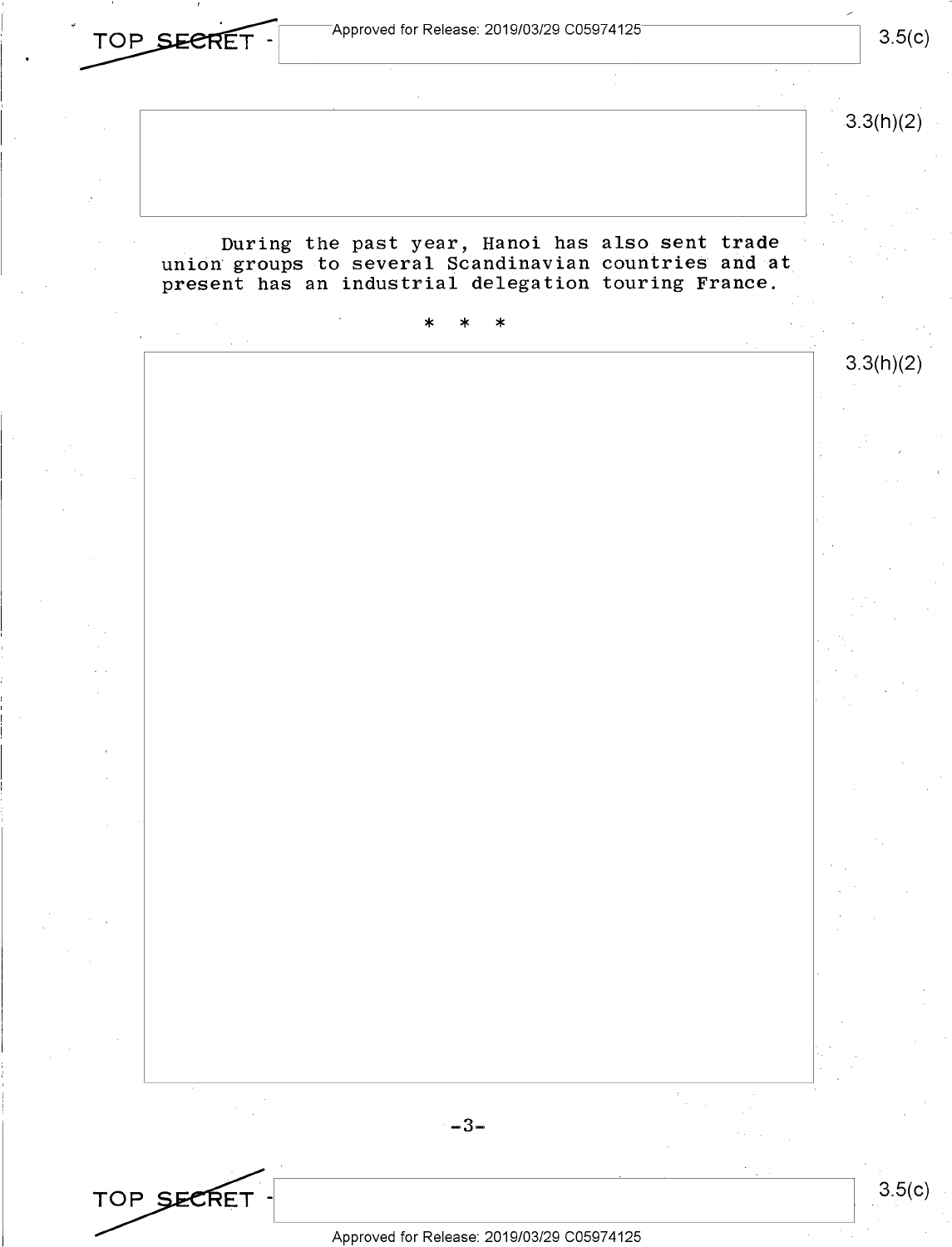Approved for Release: 2019/03/29 C05974125



3.3(h)(2)

 $3.3(h)(2)$ 

\* \* \*

Hanoi Trying to Decentralize Economy: North Vietnam is continuing its effort to decentralize its economy in order to make it less vulnerable to bombing.

the latest move in this direction has been the approval by the Standing Committee of the National Assembly of a government policy granting economic and financial autonomy for the administrative committees in provinces and large cities. In line with government pronouncements over the past two years, these committees were urged to adopt a spirit of responsibility, initiative, and creativity in economic and financial matters. Such local autonomy in economic matters, if successful, would tend to increase self-sufficiency and to cut down on the transportation of goods.

### \* \* \*

Rations Control in North Vietnam: According to an-August report from a North Vietnamese rallier, Hanoi has two rationing systems--one for the rural and one for the urban population. Agricultural workers receive a share from the harvests on the basis of work points earned during the year. They are issued additional ration books for other rationed commodities not produced in the cooperatives. The urban population is issued two ration books, one for rice and another for other rationed commodities. All livestock, except for poultry, is regarded as government property; livestock cannot be slaughtered for individual consumption but must be sold to the government for rationed distribution.

### \* \* \*

The Striking Freighter Crew: Yesterday we reported that the crew of the British freighter Shun Tai, then in Haiphong, had gone on strike for higher pay. pay.  $\vert$  directing 3.3(h)(2) the ship to proceed to Hong Kong, where the crew will be "replaced."

 $-4-$ 

TOP SECRET - 3.5(c)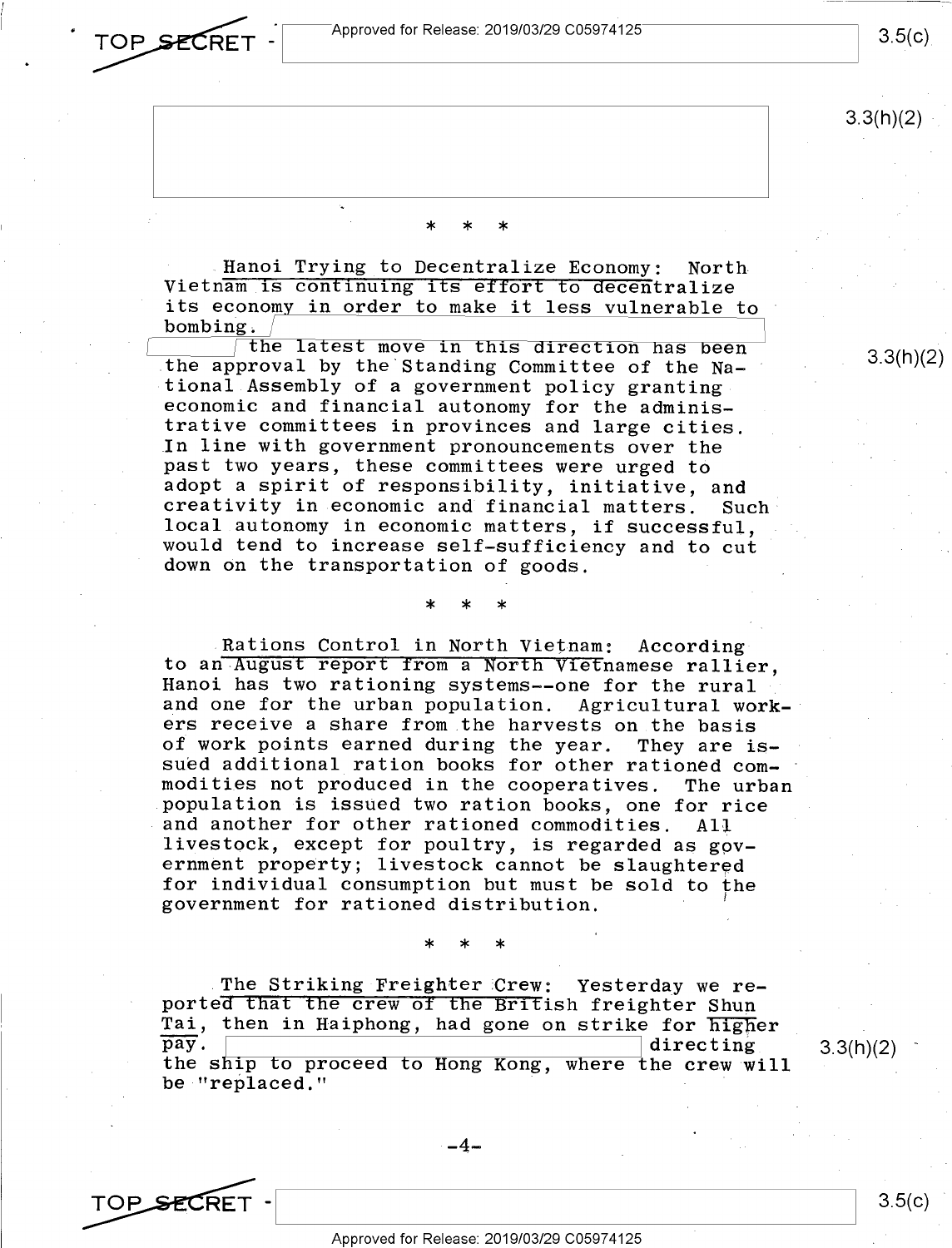**TOP SECRET** - <sup>Approved for Release: 2019/03/29 C05974125</sup> • TOP SECRET <sup>-</sup> <sup>Approved</sup> for Release: 2019/03/29 C05974125 3.5(c) 3.5(c)

3.3(h)(2)

## \* \* \*

|                                                    | to Visit North Vietnam: We have |            | 3.3(h)(2) |
|----------------------------------------------------|---------------------------------|------------|-----------|
| an intercepted 13 November message from a North    |                                 |            |           |
| Vietnamese official                                |                                 |            | 3.3(h)(2) |
|                                                    |                                 | confirming |           |
| arrangements for another group                     |                                 | 'to        | 3.3(h)(2) |
| visit North Vietnam. The message states that, "the |                                 |            |           |
| delegation is accepted" and asks that it arrange   |                                 |            |           |
| to arrive in Hanoi on 24 November.                 |                                 |            |           |

### $-5-$